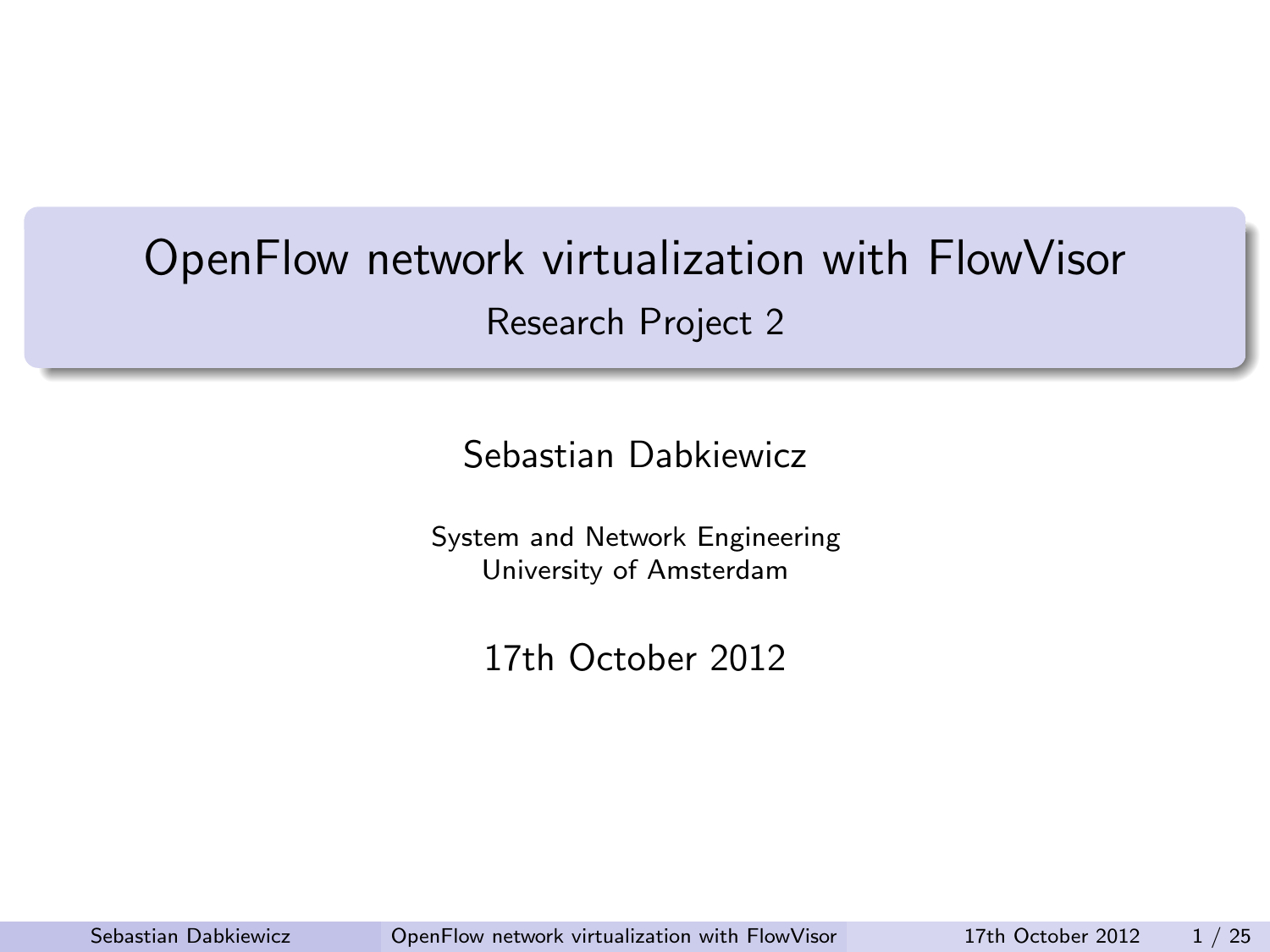



- [Research Question](#page-11-0)
- [Experiments & Results](#page-12-0)

### [Conclusion](#page-23-0)

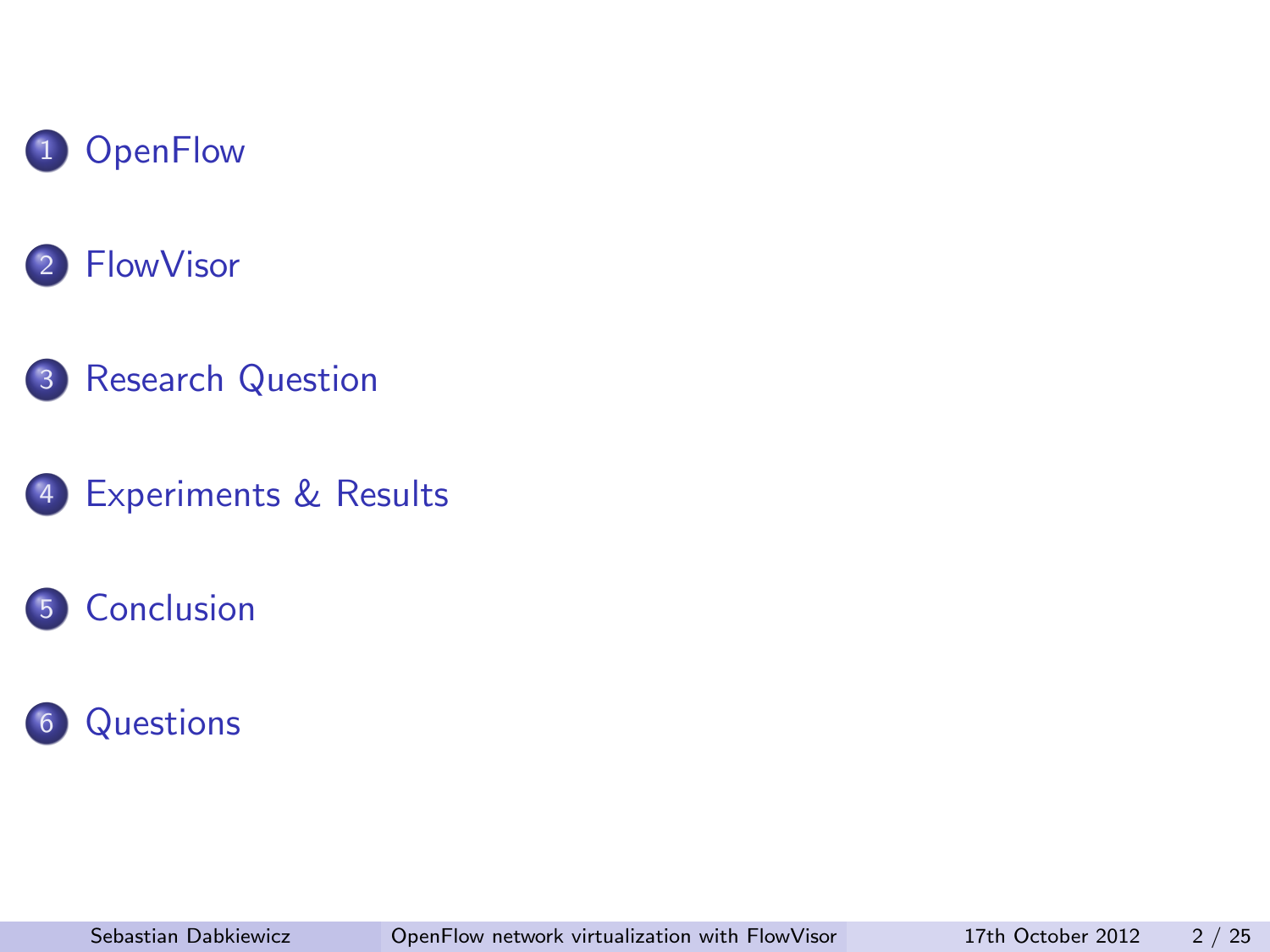### OpenFlow is a form of Software Defined Networking (SDN)

Control plane moved to an external controller

<span id="page-2-0"></span>Traffic between switch and controller  $=$  OpenFlow protocol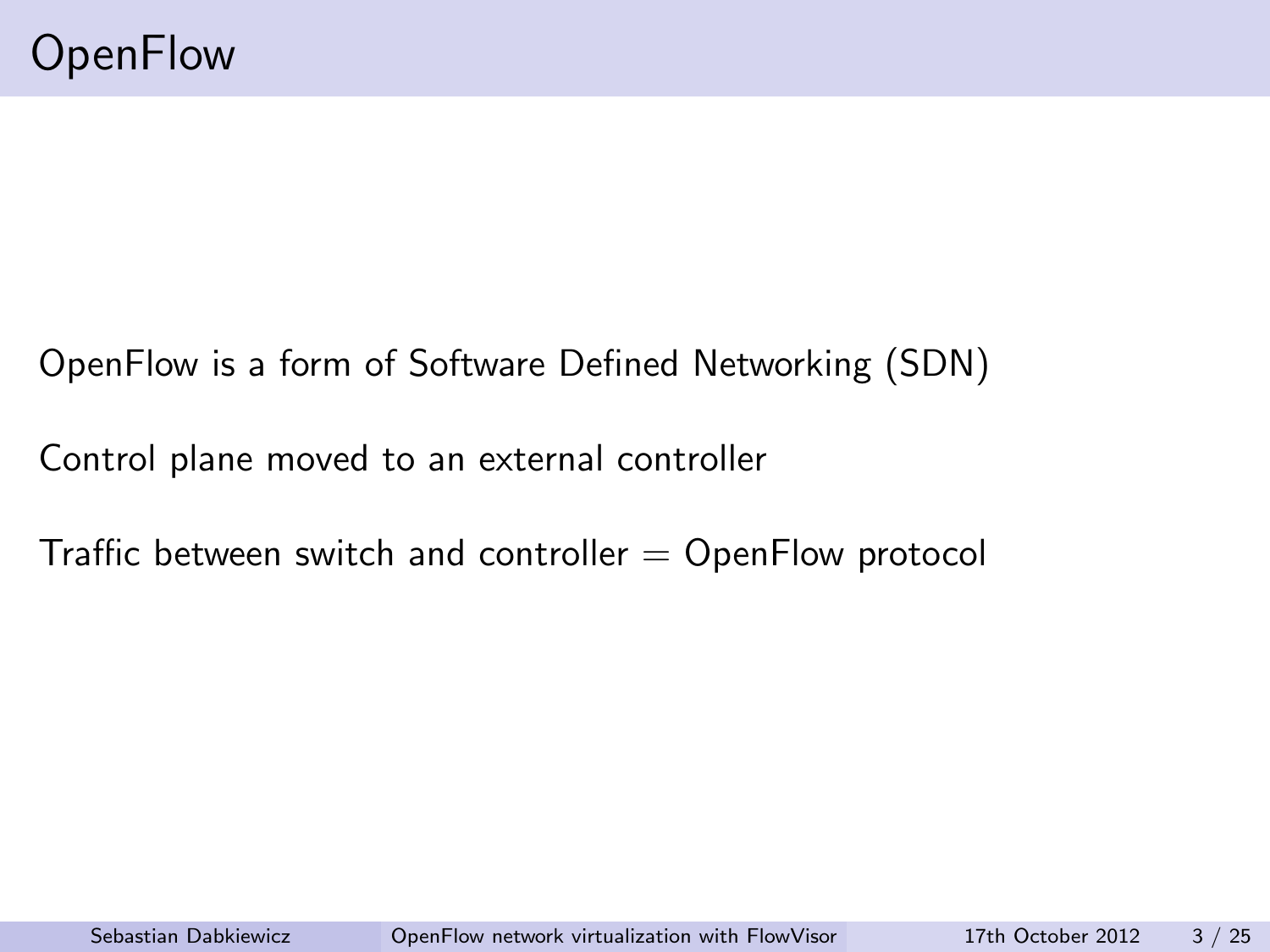## Switch vs. OpenFlow switch

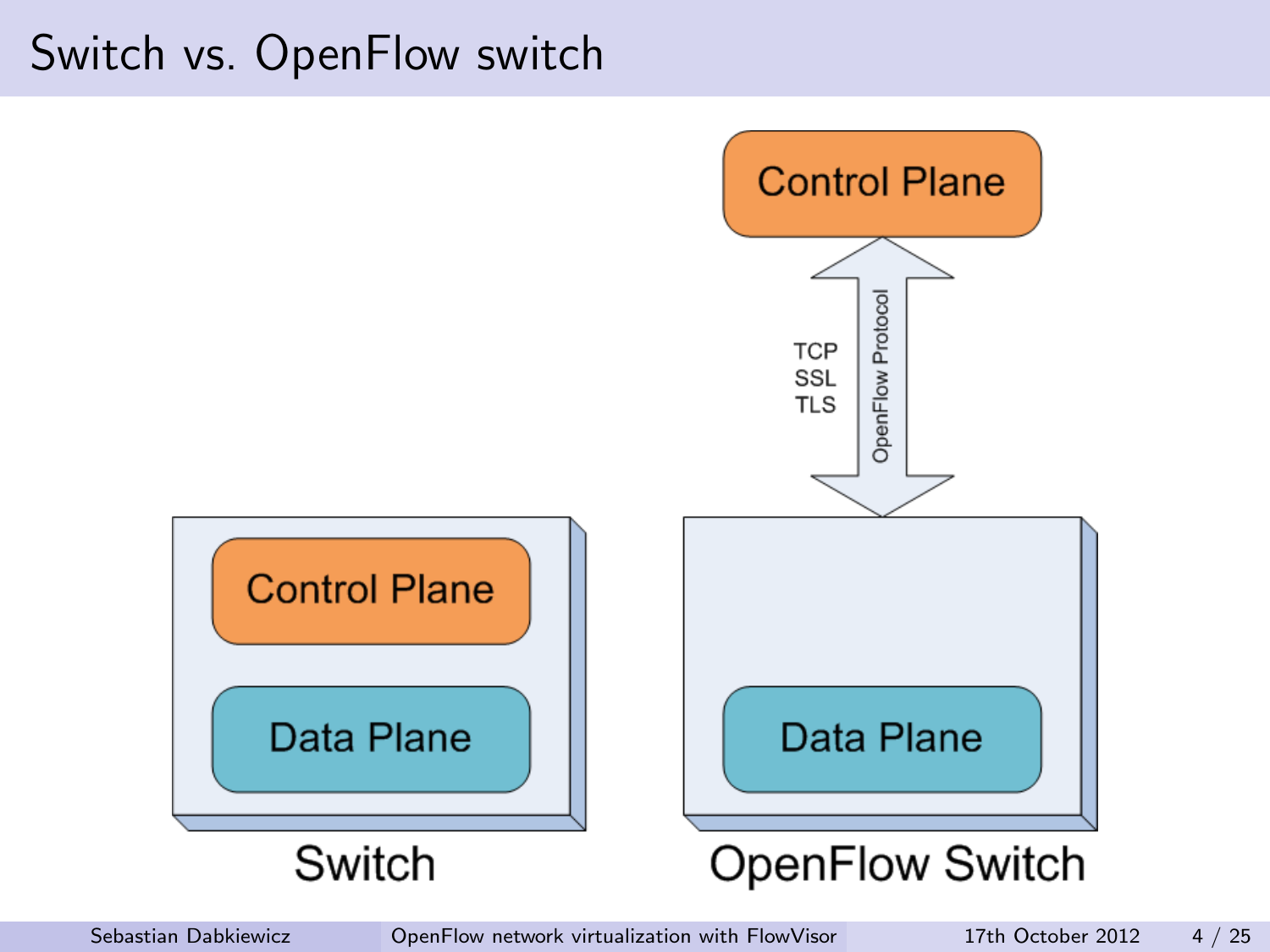# Flows

### Match

- **O** Ingress port
- **•** Ethernet source/destination address
- **•** Ethernet type
- VLAN ID
- **•** VLAN priority
- **O** IPv4 source/destination address
- **IPv4** protocol number
- **IPv4** type of service
- **O** TCP/UDP source/destination port
- **O** ICMP type/code

### Action

- **O** Forward
- **O** Enqueue
- **O** Drop
- **O** Modify field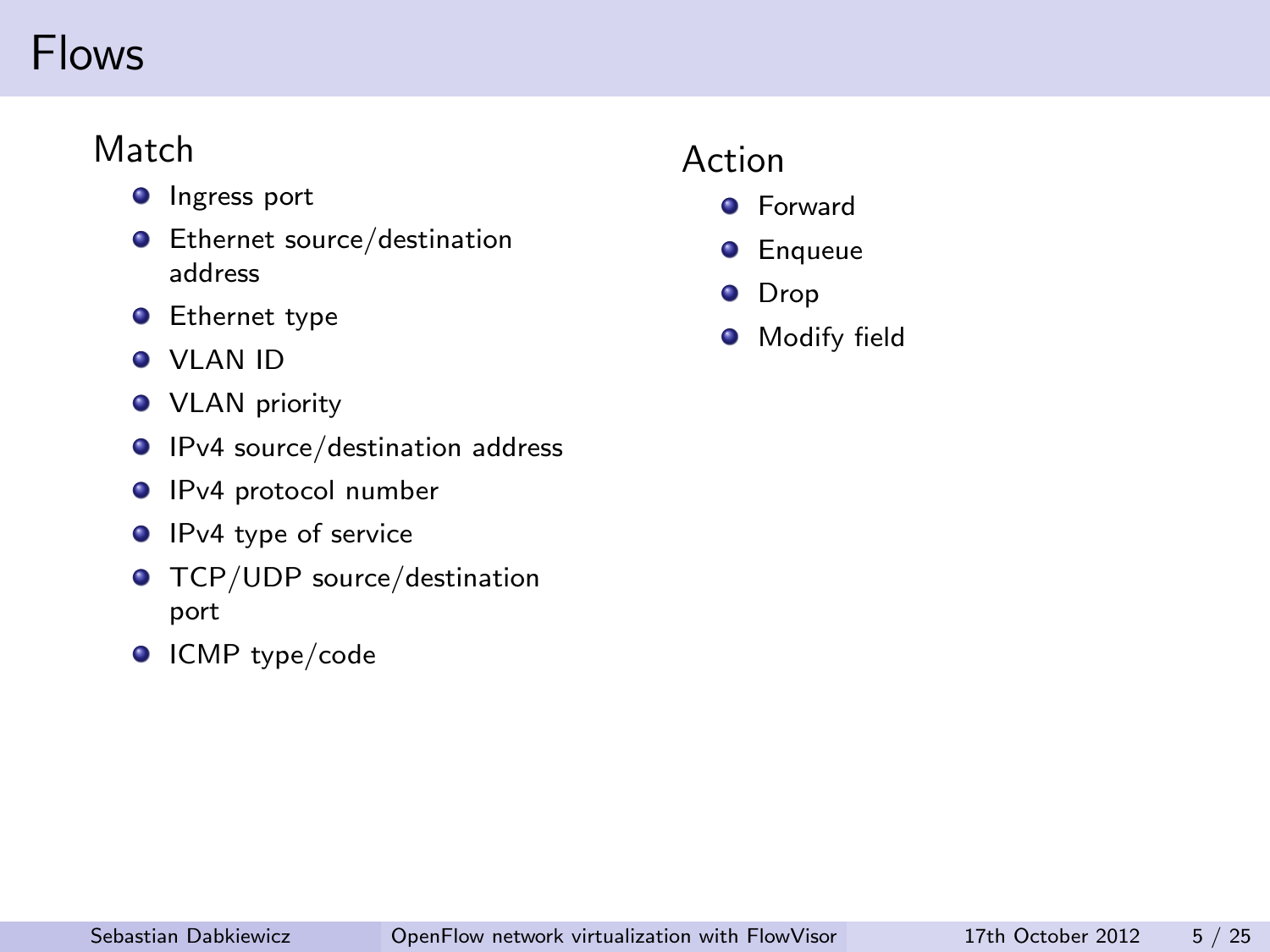# Network Virtualisation with FlowVisor

- Developed at Stanford
- **•** Slices network
- Multiple virtual networks on a switch
- Multiple OpenFlow controllers per switch
- A bit like VLANs but more advanced
- Transparent proxy between the OpenFlow switch and OpenFlow controller
- <span id="page-5-0"></span>• Configuring done with the fvct1-tool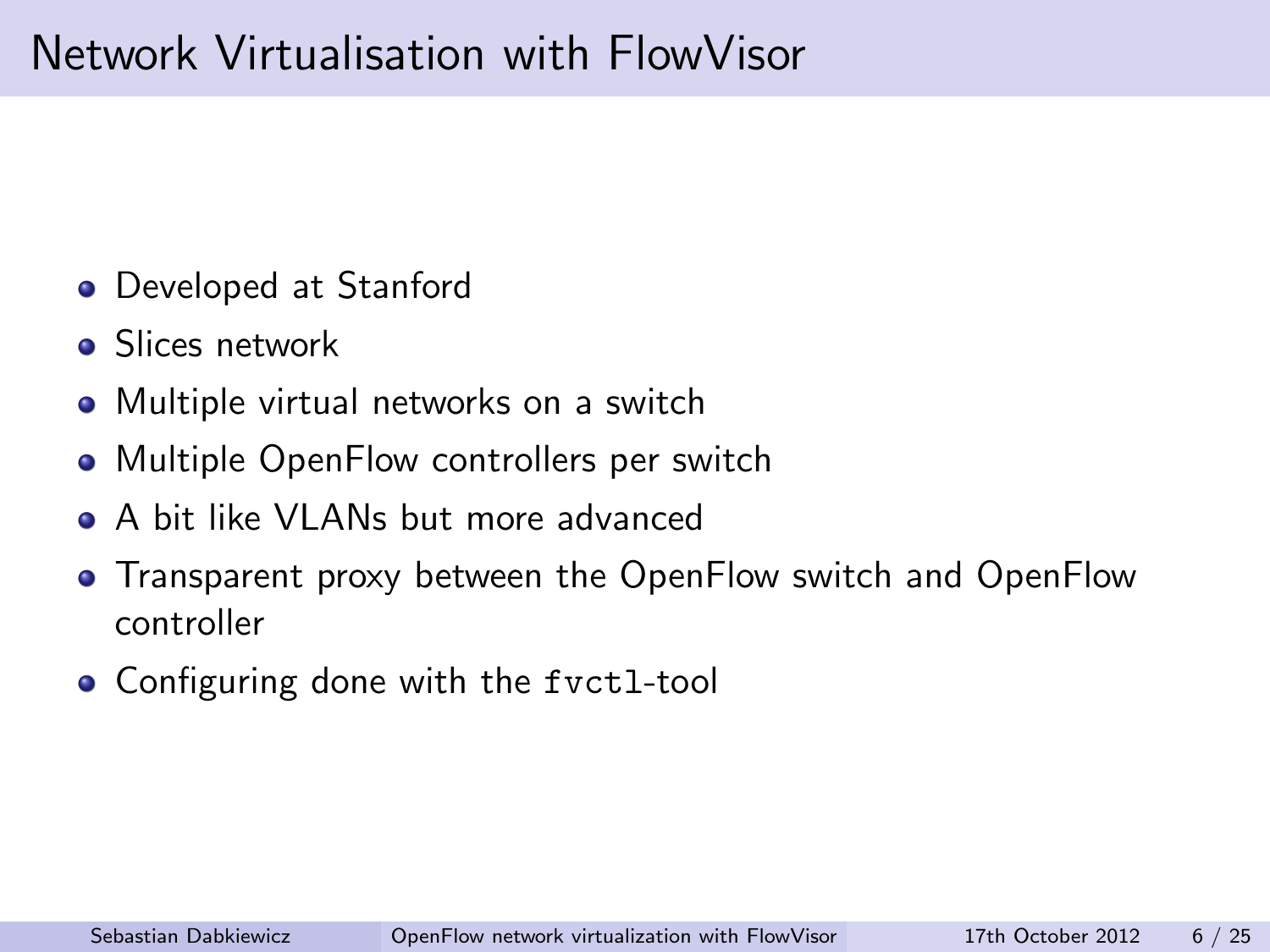- **•** Slicename
- **Controller URL**
- E-mail

### Example

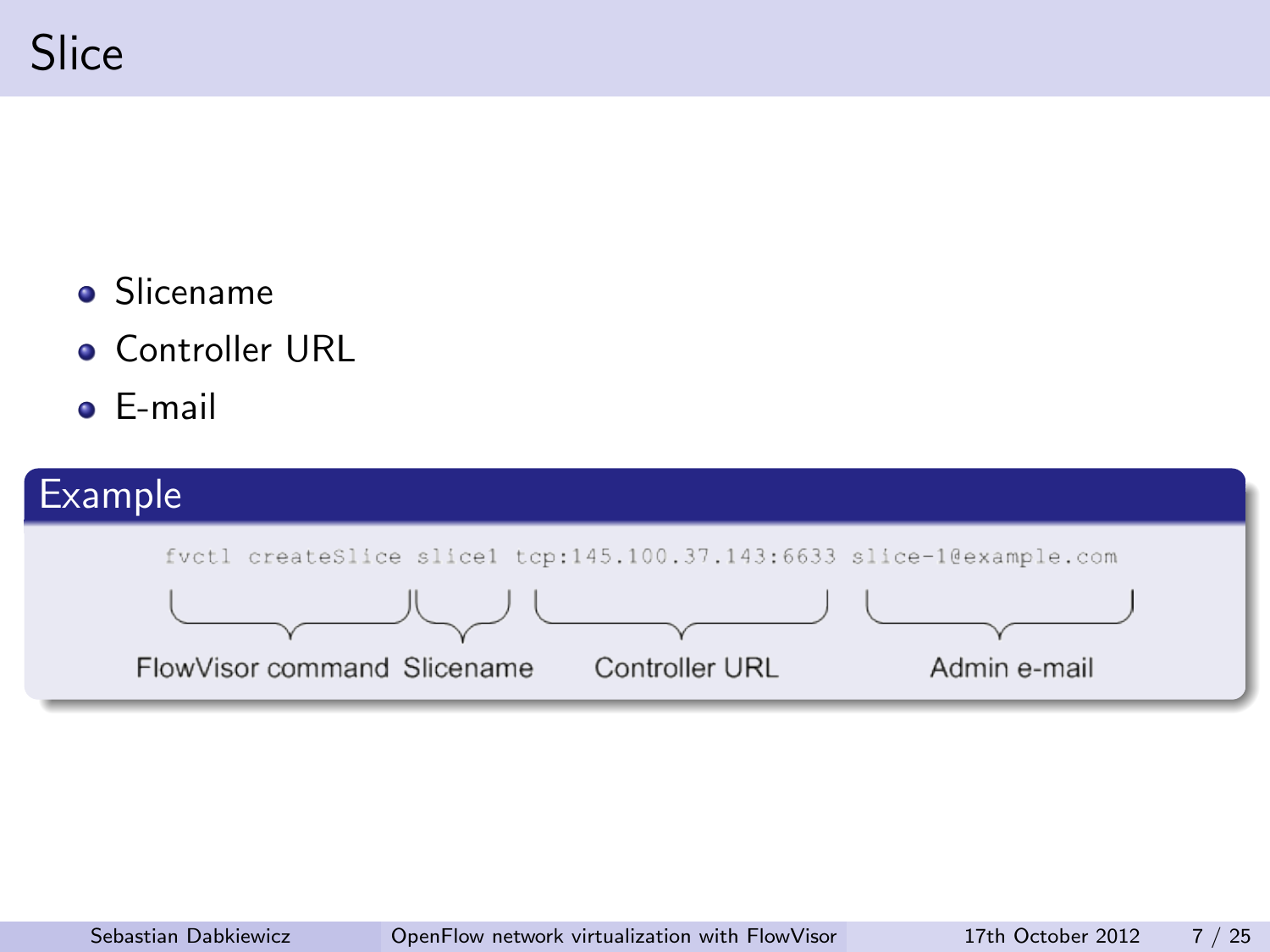Slice policy rule

Classifies incoming traffic

Based on:

- DPID
- **PRIORITY**
- FLOW\_MATCH
- **SLICEACTIONS**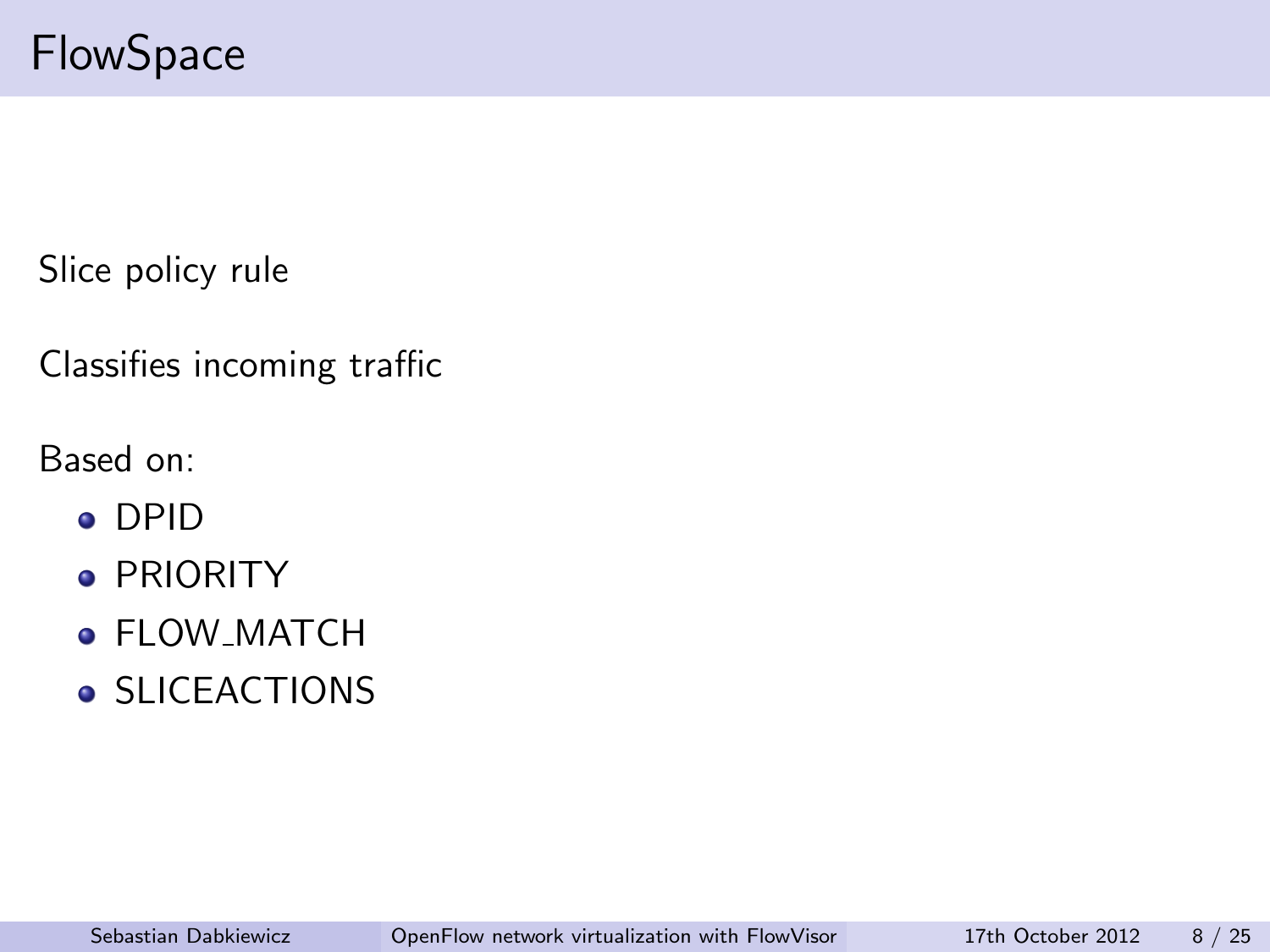### DPID DataPath IDentifier

- <sup>8</sup> 8 hex octets
- example 00:00:00:23:10:35:ce:a5

### **Priority**

- $\bullet$  Range 0-2 $31$
- **•** Highest match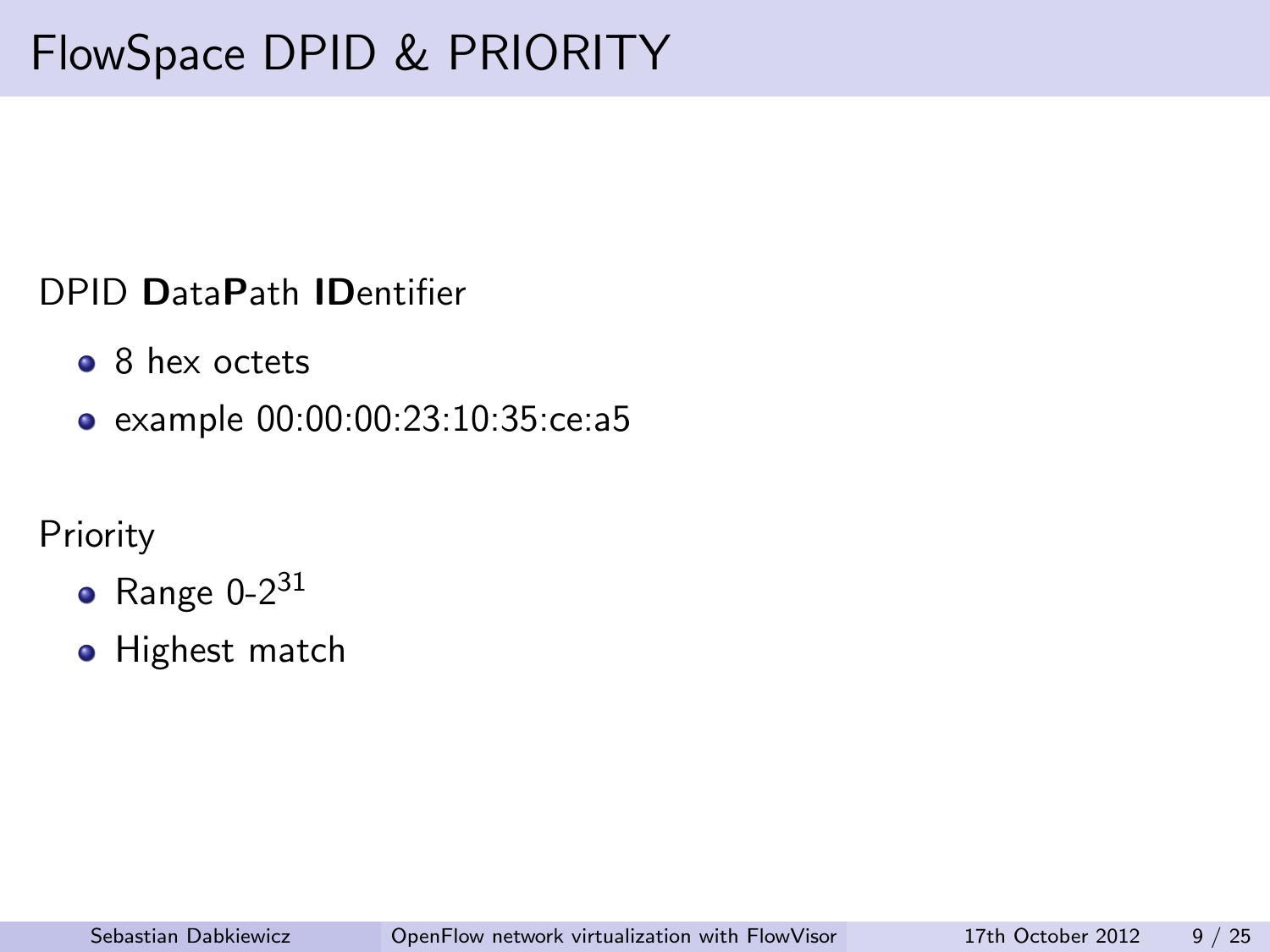FLOW MATCH: Like normal OpenFlow match

SLICEACTION:

- $\bullet$  DELEGATE=1, ability to delegate control to other slice.
- $READ=2$ , read messages that belong to a slice.
- WRITE=4, same as read, but also able to change flows.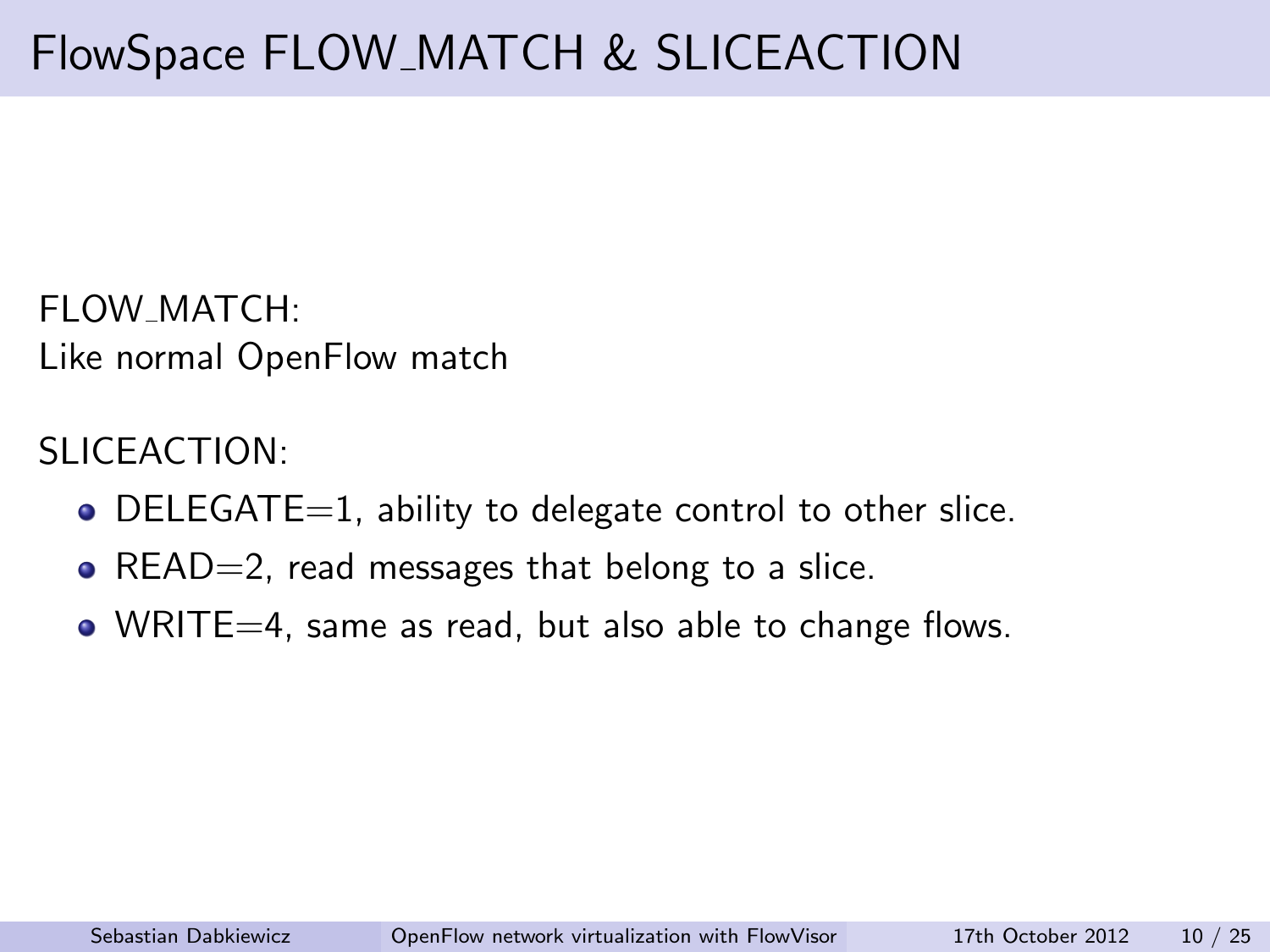# FlowSpace example

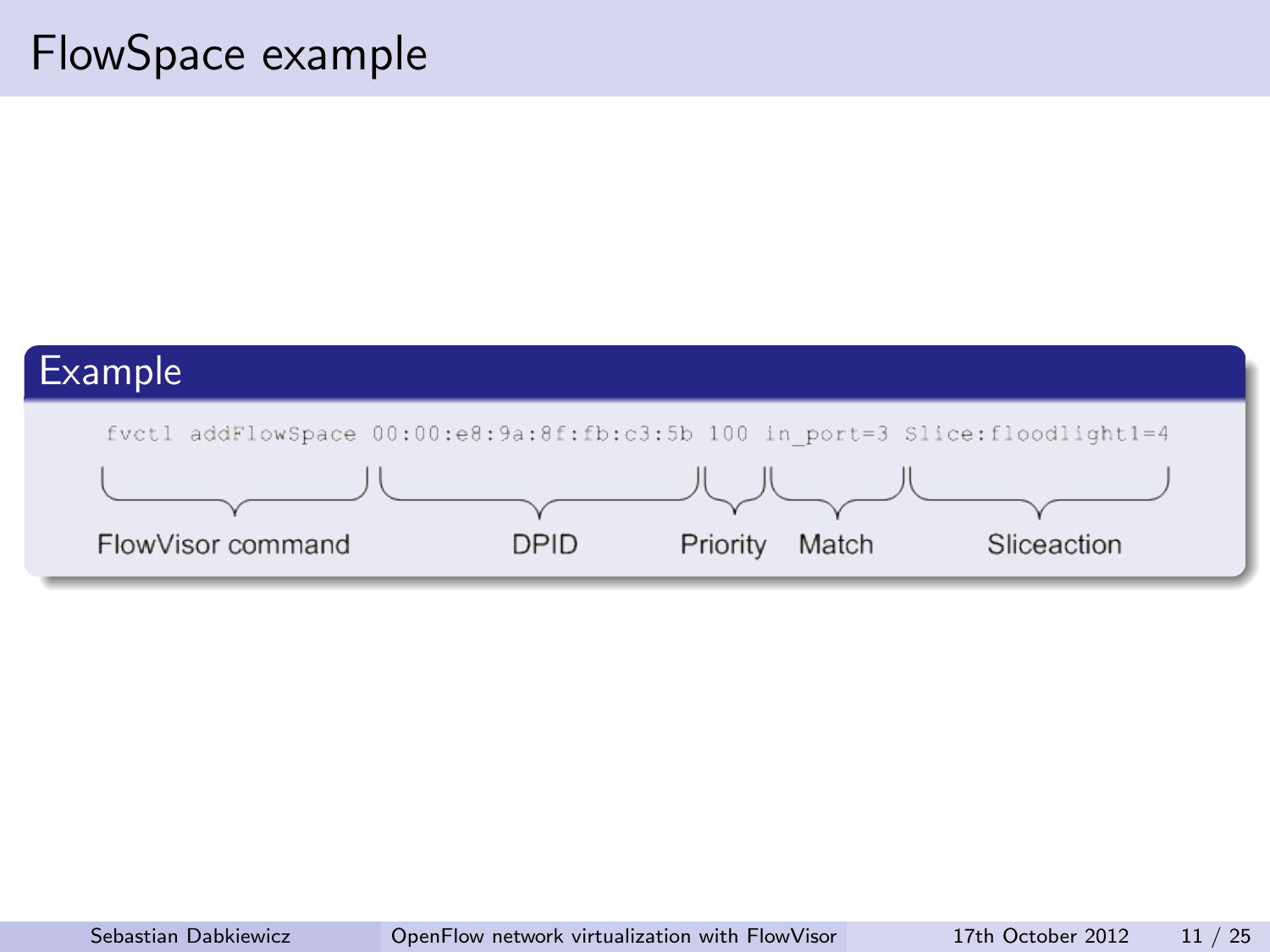### Research Question

<span id="page-11-0"></span>Is the current FlowVisor implementation (ver. 0.8.5) suitable to create stable virtual networks in production environments?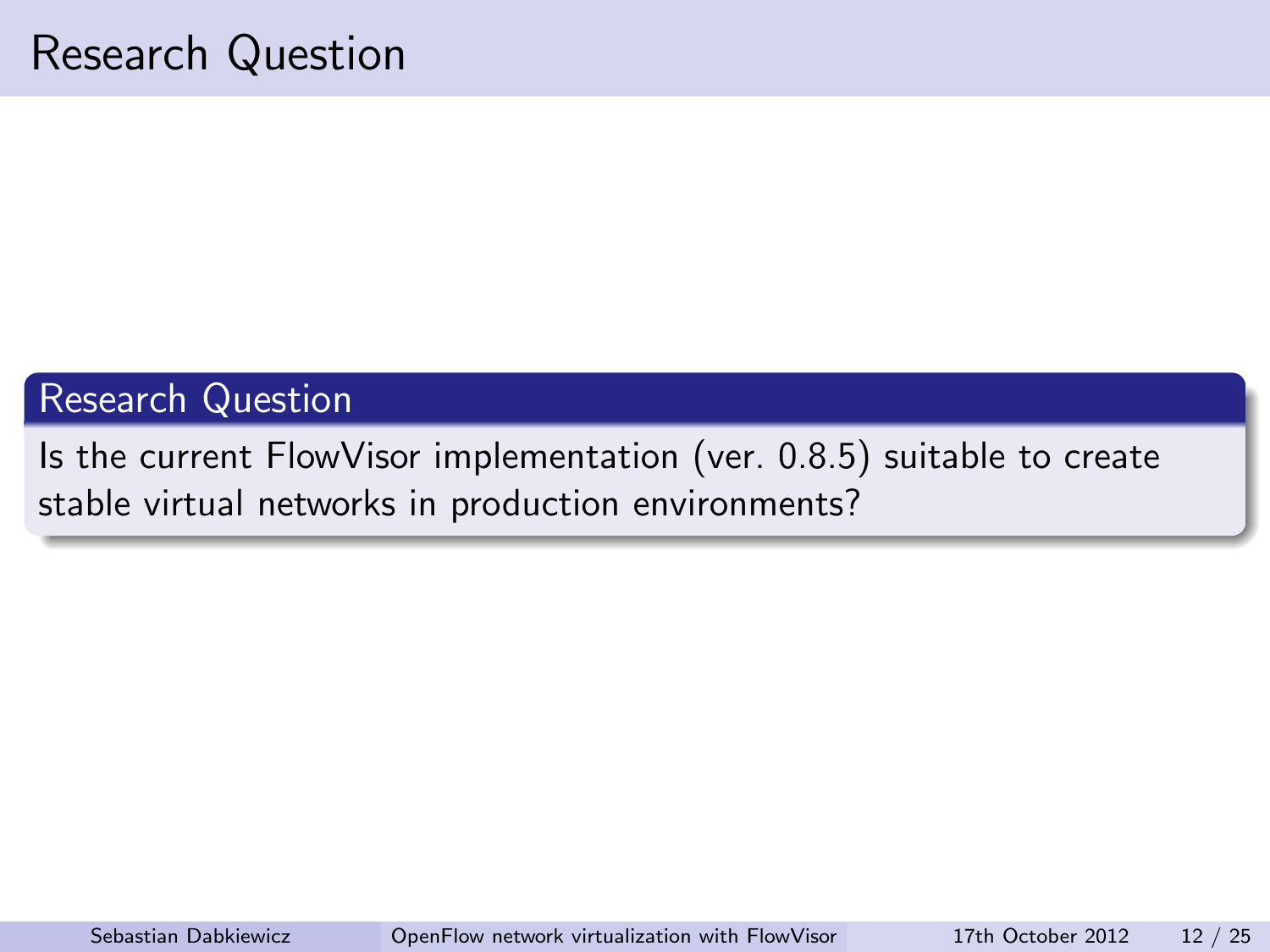# Topology

<span id="page-12-0"></span>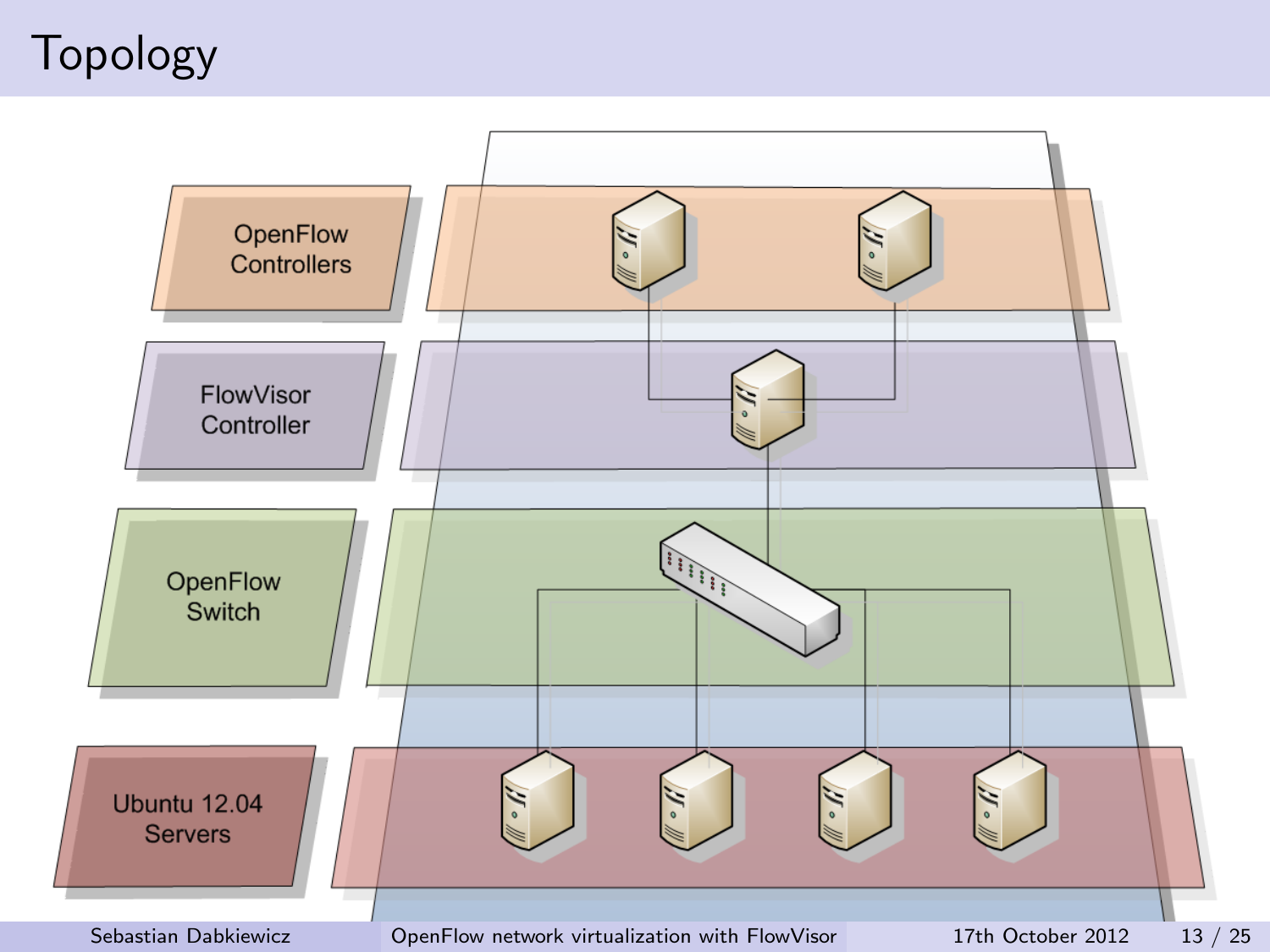```
Slice 1: port 1, port 2
Slice 2: port 3, port 4
```
Experiment:

Let the controller from Slice 2 push a Flow for Slice 1.

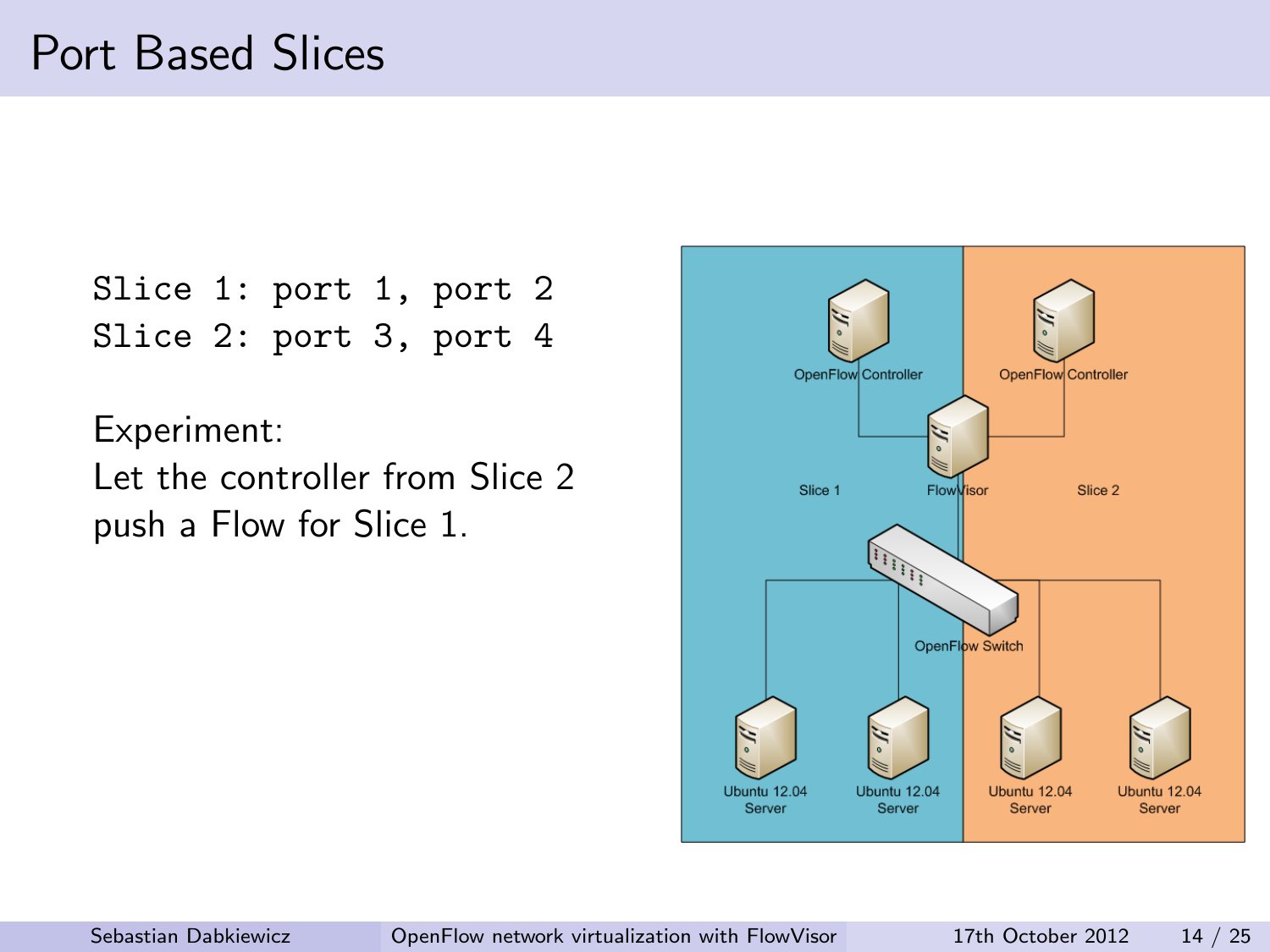#### Result

10:15:53.208 [New I/O server worker #1-1] ERROR n.f.core.internal.Controller - Error OFPET FLOW MOD FAILED OFPFMFC EPERM from OFSwitchImpl [/145.100.37.143:55771 DPID[00:00:e8:9a:8f:fb:c3:5b]]

#### Error

OFPET FLOW MOD FAILED

OFPFMFC EPERM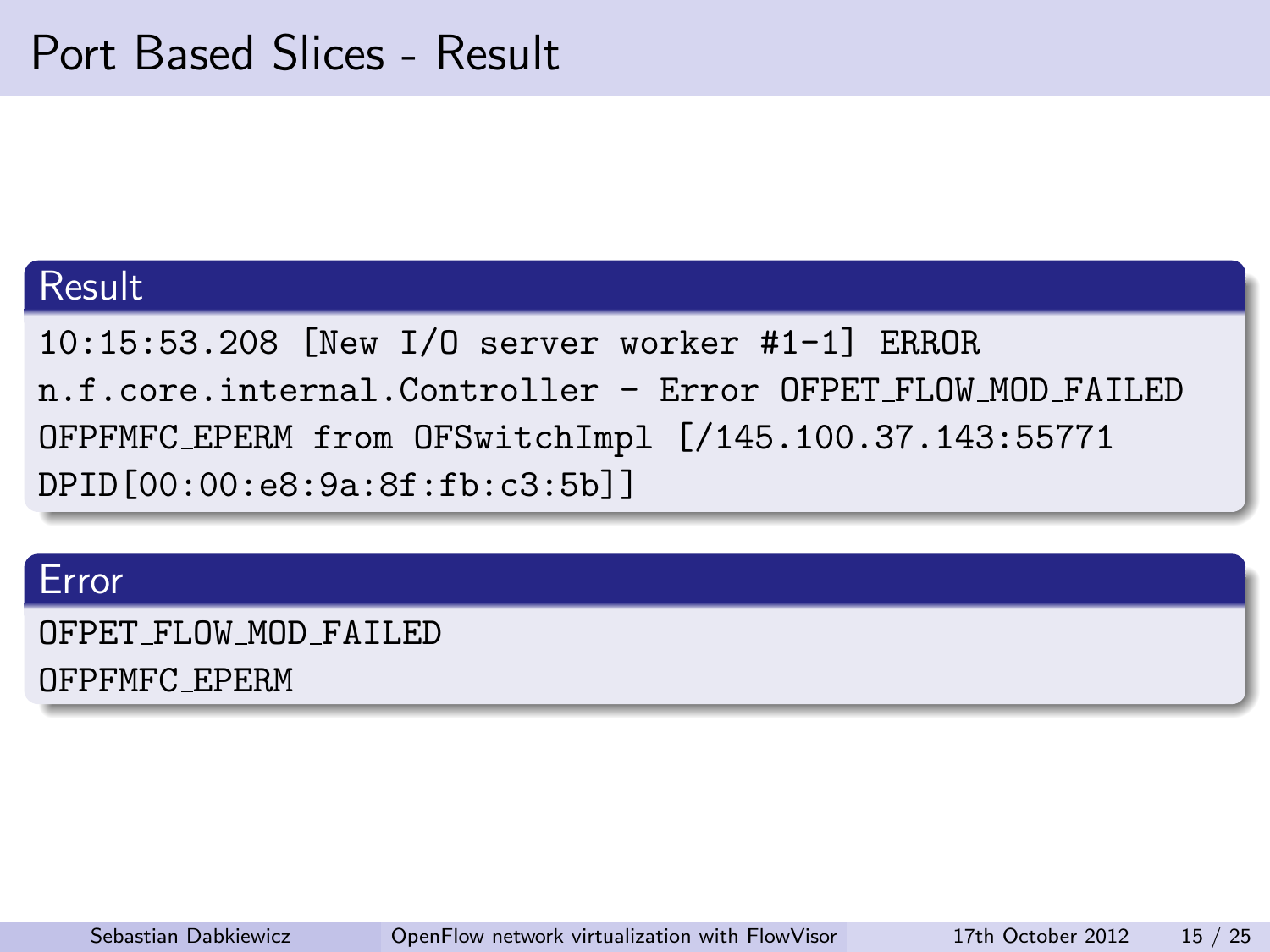# VLAN Slices

```
Slice 1: port 1, port 2,
VLAN 50
Slice 2: port 3, port 2,
VLAN 60
```
Experiment: Share a port based on VLANs.

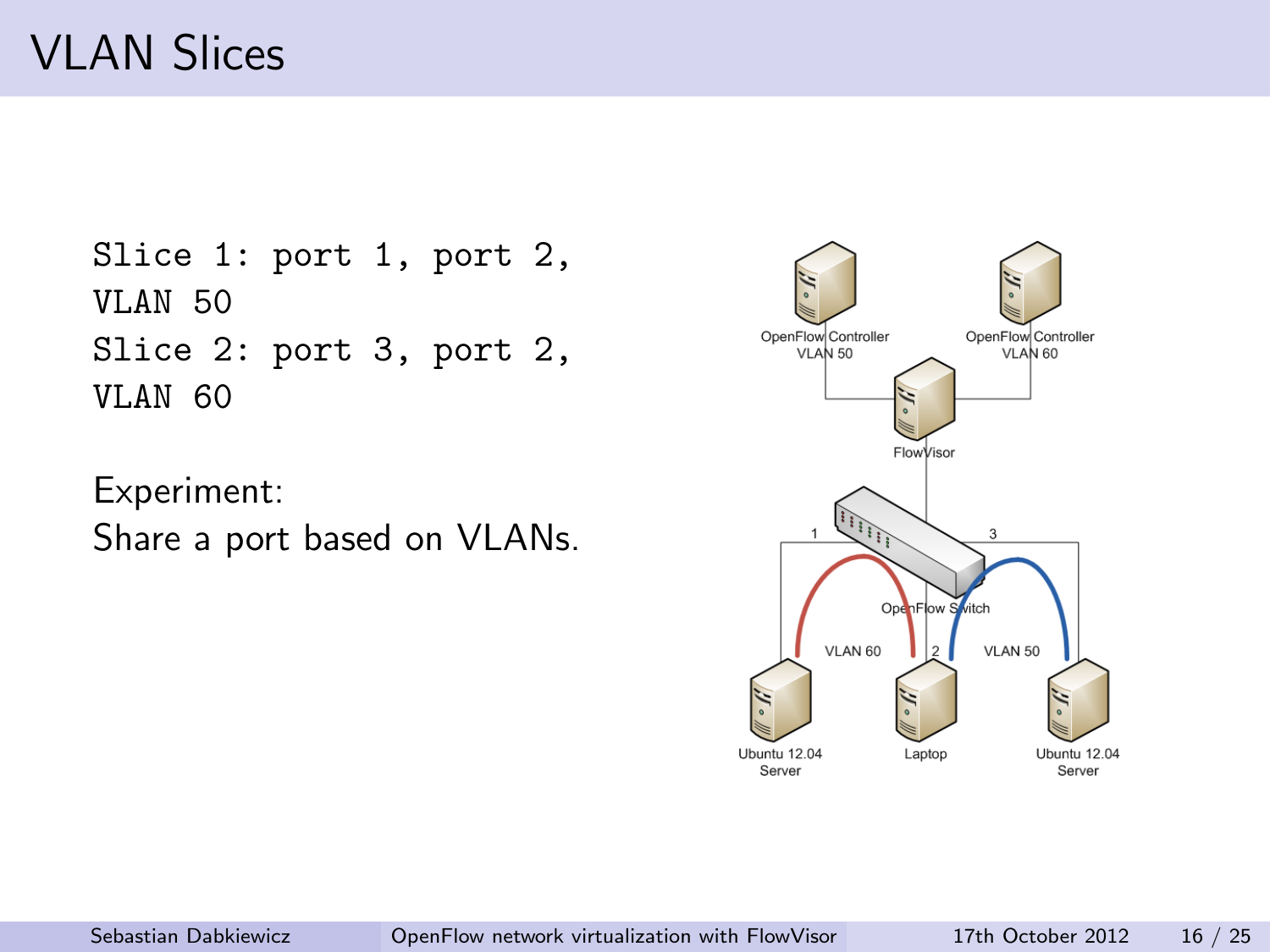## VLAN Slices - Result

Worked fine :-)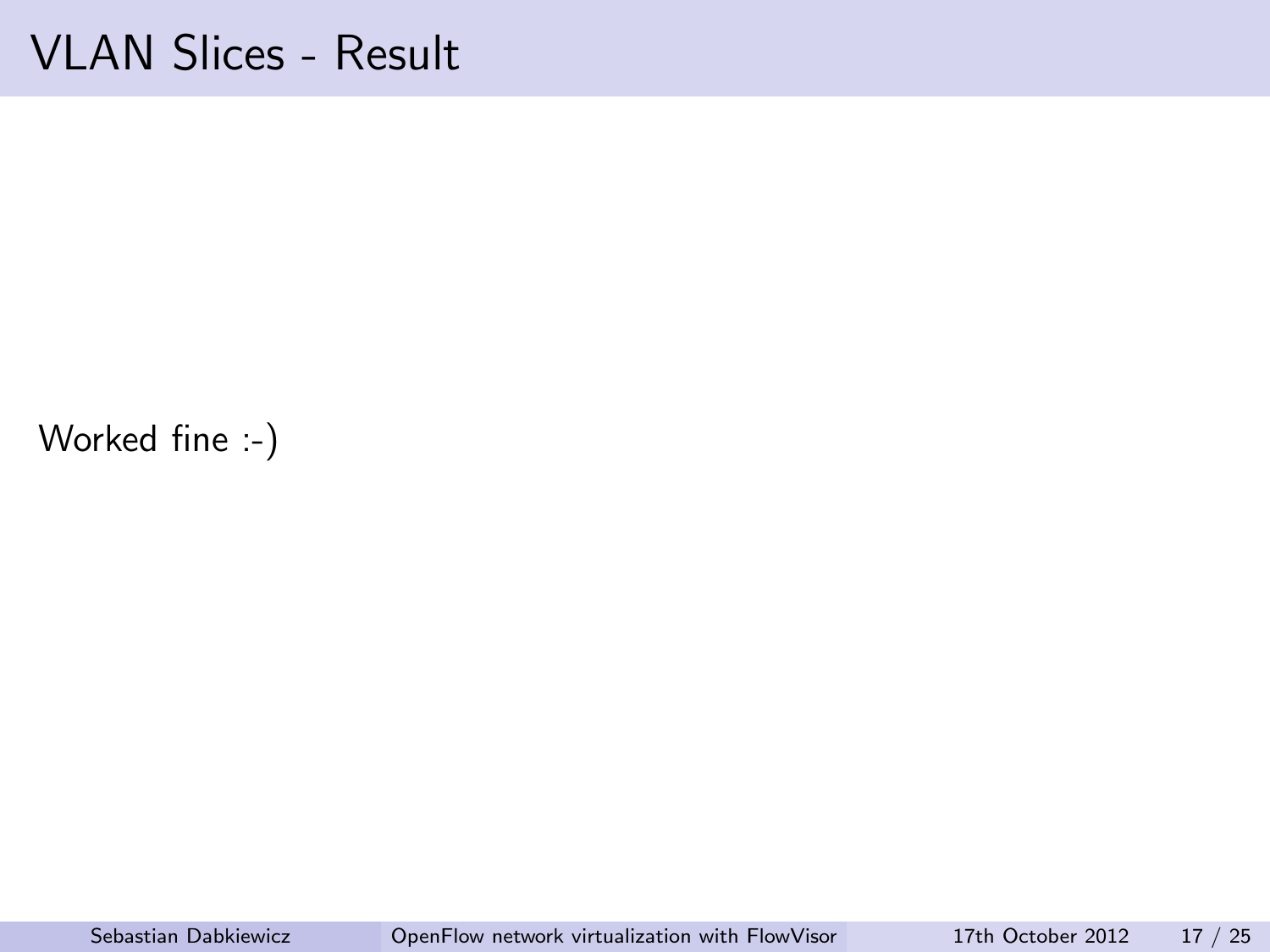# Switch events

Slice 1: port 1, port 2 Slice 2: port 3, port 4

Experiment: Trigger port change by unplugging the network cable on port 2.

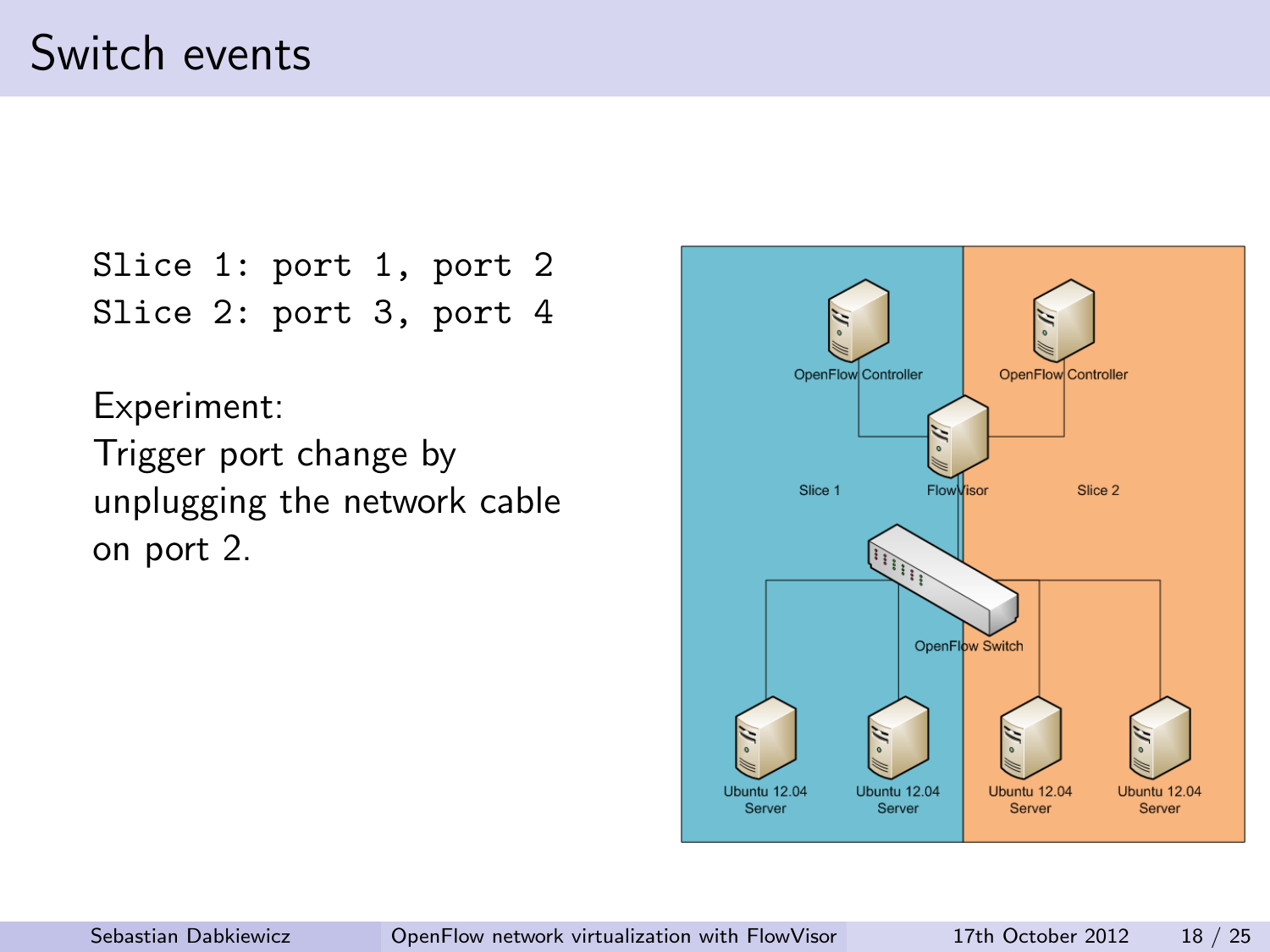## Switch events - Result 1

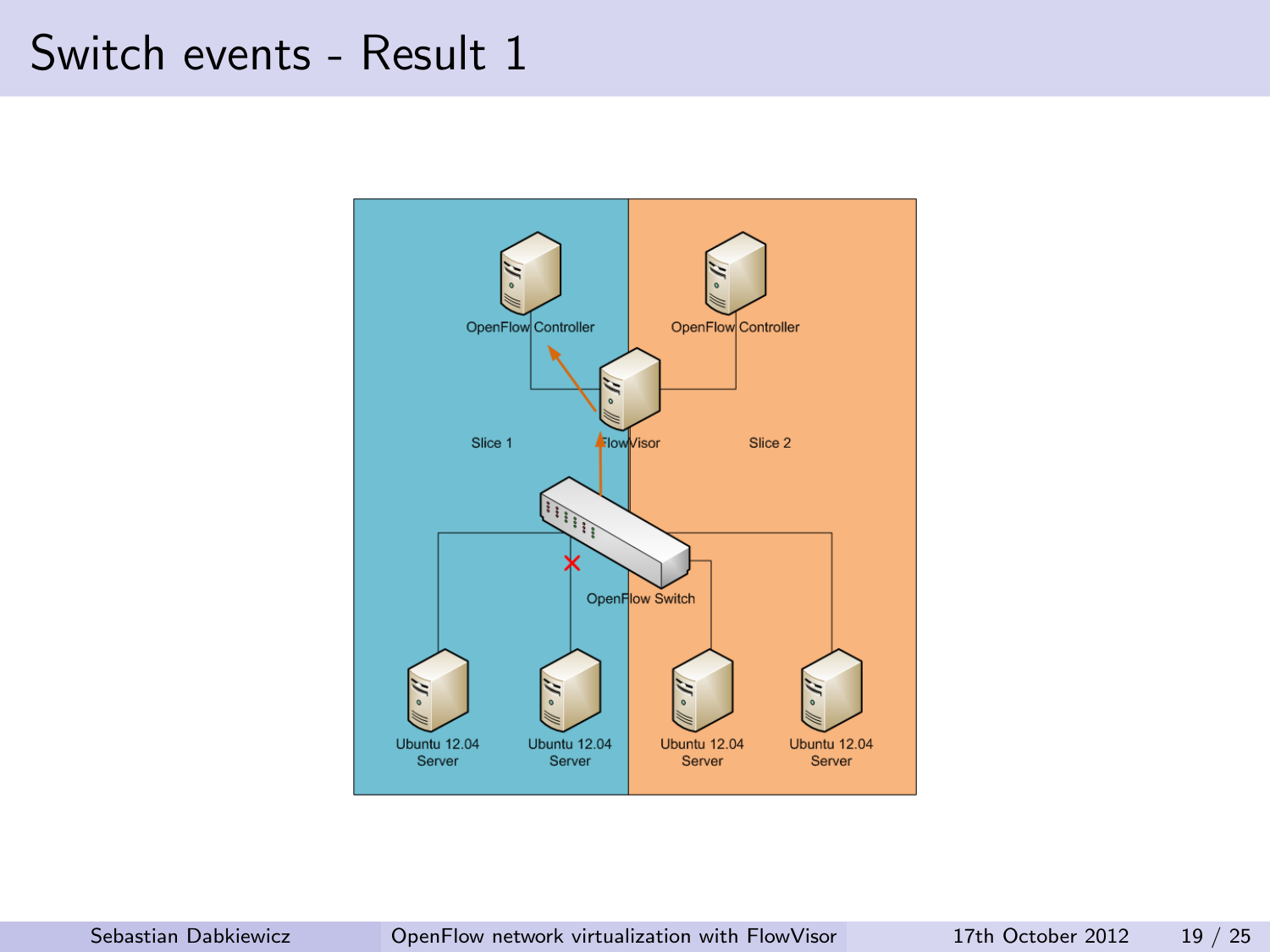### Result - FlowVisor

1 Oct - 13:33:38 INFO

org.flowvisor.log.AnyLogger.log(AnyLogger.java:38) modifying port 2

### Result - OpenFlow Controller

13:33:38.057 [New I/O server worker #1-1] DEBUG n.f.core.internal.Controller - Port #2 modified for OFSwitchImpl [/145.100.37.143:42990 DPID[00:00:e8:9a:8f:fb:c3:5b]] 13:33:38.058 [pool-3-thread-13] DEBUG n.f.d.internal.DeviceManagerImpl - Triggering update to attachment points due to topology change. 13:33:38.059 [pool-3-thread-13] DEBUG n.f.devicemanager.internal.Device - DEVICE MOVE: Old AttachmentPoints: [],New AttachmentPoints: [] 13:33:38.059 [pool-3-thread-13] DEBUG n.f.d.internal.DeviceManagerImpl - Attachment point changed for device: Device [deviceKey=1, entityClass=DefaultEntityClass, MAC=00:1c:73:08:11:8d, IPs=[], APs=[]]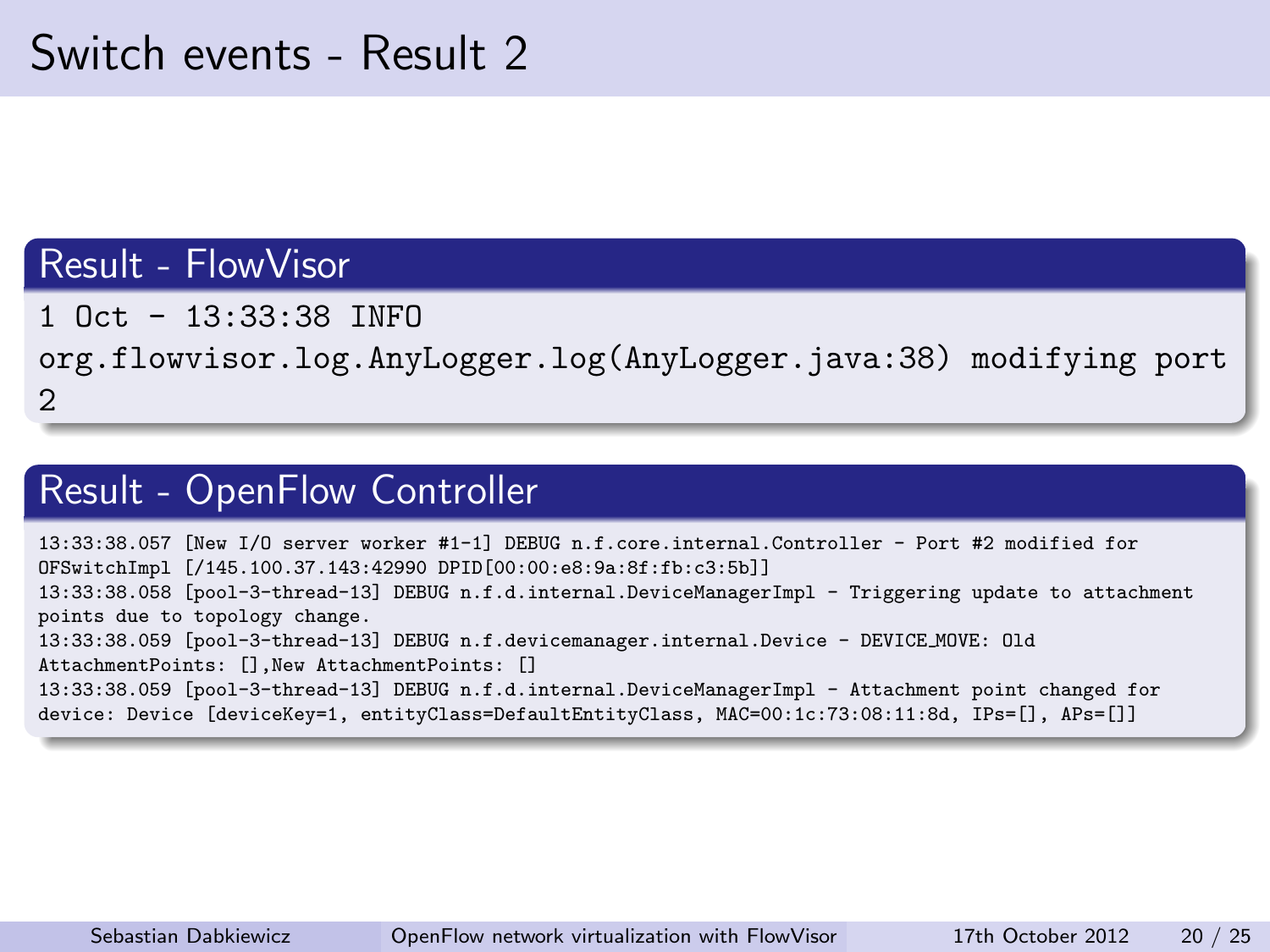## Switch events - Result 3

| 7 388 143.121105 145.100.37.143 145.100.37.143 OFP 130 Port Status (AM) (64B)                                                                                                                                                                                                                                                                                                                                              | $\Box$<br>$\chi$<br>$\blacksquare$ |
|----------------------------------------------------------------------------------------------------------------------------------------------------------------------------------------------------------------------------------------------------------------------------------------------------------------------------------------------------------------------------------------------------------------------------|------------------------------------|
| E Frame 388: 130 bytes on wire (1040 bits), 130 bytes captured (1040 bits)<br>⊞ Ethernet II, Src: 00:00:00_00:00:00 (00:00:00:00:00:00), Dst: 00:00:00_00:00:00 (00:00:00:00:00:00)<br>⊞ Internet Protocol Version 4, Src: 145.100.37.143 (145.100.37.143), Dst: 145.100.37.143 (145.100.37.<br>E Transmission Control Protocol, Src Port: 57364 (57364), Dst Port: 6635 (6635), Seq: 3891, Ack: 1369<br>OpenFlow Protocol |                                    |
| <b>E Header</b>                                                                                                                                                                                                                                                                                                                                                                                                            |                                    |
| <b>□ Port Status</b>                                                                                                                                                                                                                                                                                                                                                                                                       |                                    |
| Reason: Some attribute of the port has changed (2)<br><b>□ Physical Port</b>                                                                                                                                                                                                                                                                                                                                               |                                    |
| Port $#: 10$                                                                                                                                                                                                                                                                                                                                                                                                               |                                    |
| MAC Address: QuantaCo_fb:c3:5b (e8:9a:8f:fb:c3:5b)                                                                                                                                                                                                                                                                                                                                                                         |                                    |
| Port Name: $qe-1/1/10$<br>⊞ Port Config Flags                                                                                                                                                                                                                                                                                                                                                                              |                                    |
| <b>E Port State Flags</b>                                                                                                                                                                                                                                                                                                                                                                                                  |                                    |
| No physical link present: 1<br>$1 =$<br>STP state: Not learning or relaying frames<br><b>E Port Current Flags</b><br>⊞ Port Advertsied Flags<br>⊞ Port Supported Flags<br>⊞ Port Peer Flags                                                                                                                                                                                                                                |                                    |
| ш                                                                                                                                                                                                                                                                                                                                                                                                                          |                                    |
| 00 00 00 0a e8 9a 8f fb c3 5b 67 65 2d 31 2f 31<br>0050<br>$[qe-1/1]$<br>0060<br>$/10$                                                                                                                                                                                                                                                                                                                                     |                                    |
| 00 01 00 00 04 00 00 00 04 2f 00 00 0e 2f 00 00<br>0070<br>04.2f<br>0080                                                                                                                                                                                                                                                                                                                                                   | Ξ                                  |
|                                                                                                                                                                                                                                                                                                                                                                                                                            |                                    |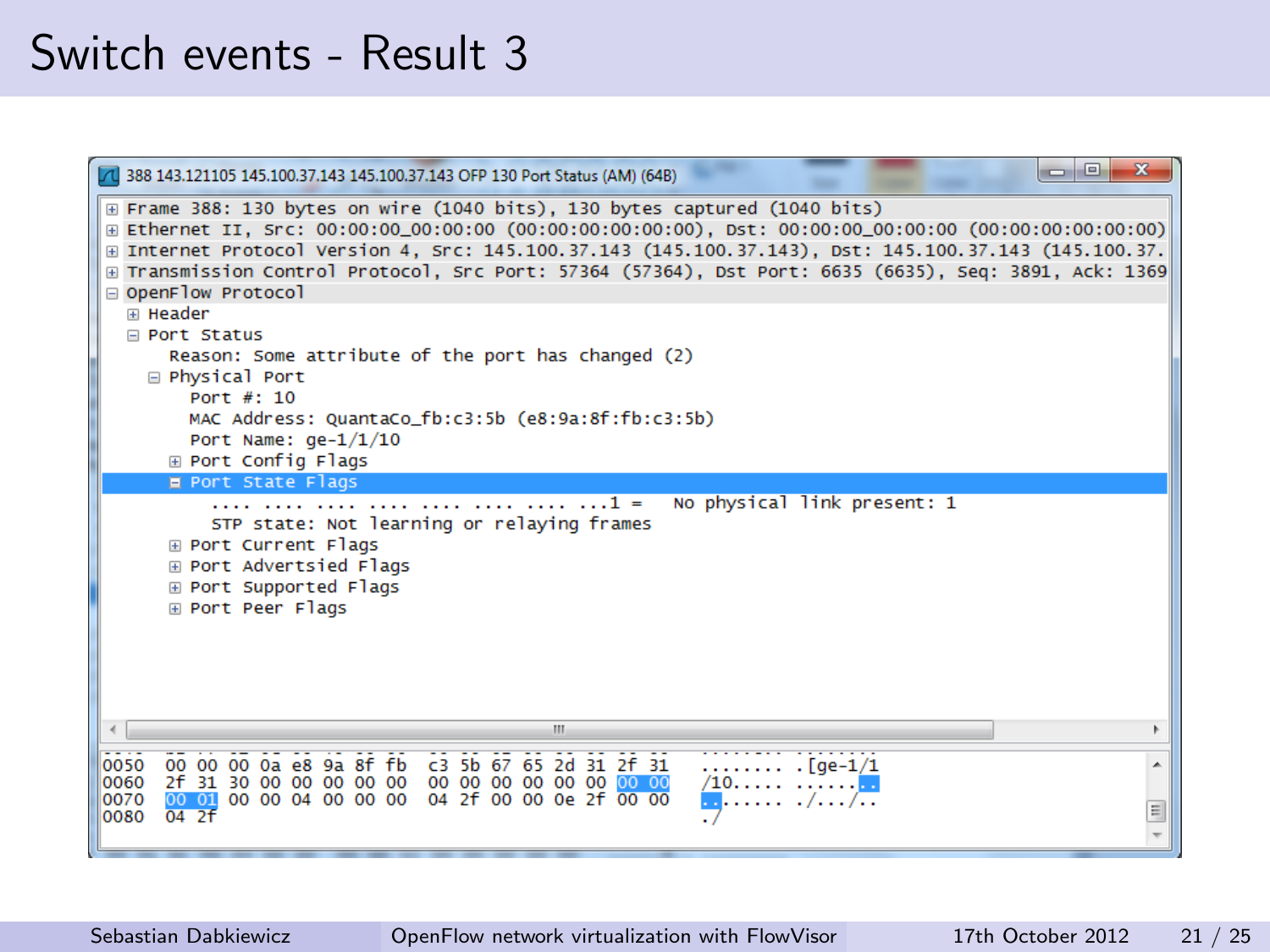# Slice Based on destination MAC-address

Slice 1: dst-mac: aa:aa:aa:aa:aa:aa, dst-mac: bb:bb:bb:bb:bb:bb

Slice 2:

dst-mac: cc:cc:cc:cc:cc:cc

Experiment: Slice Based on destination MAC-address. Put a IP-based Rule to the Switch.

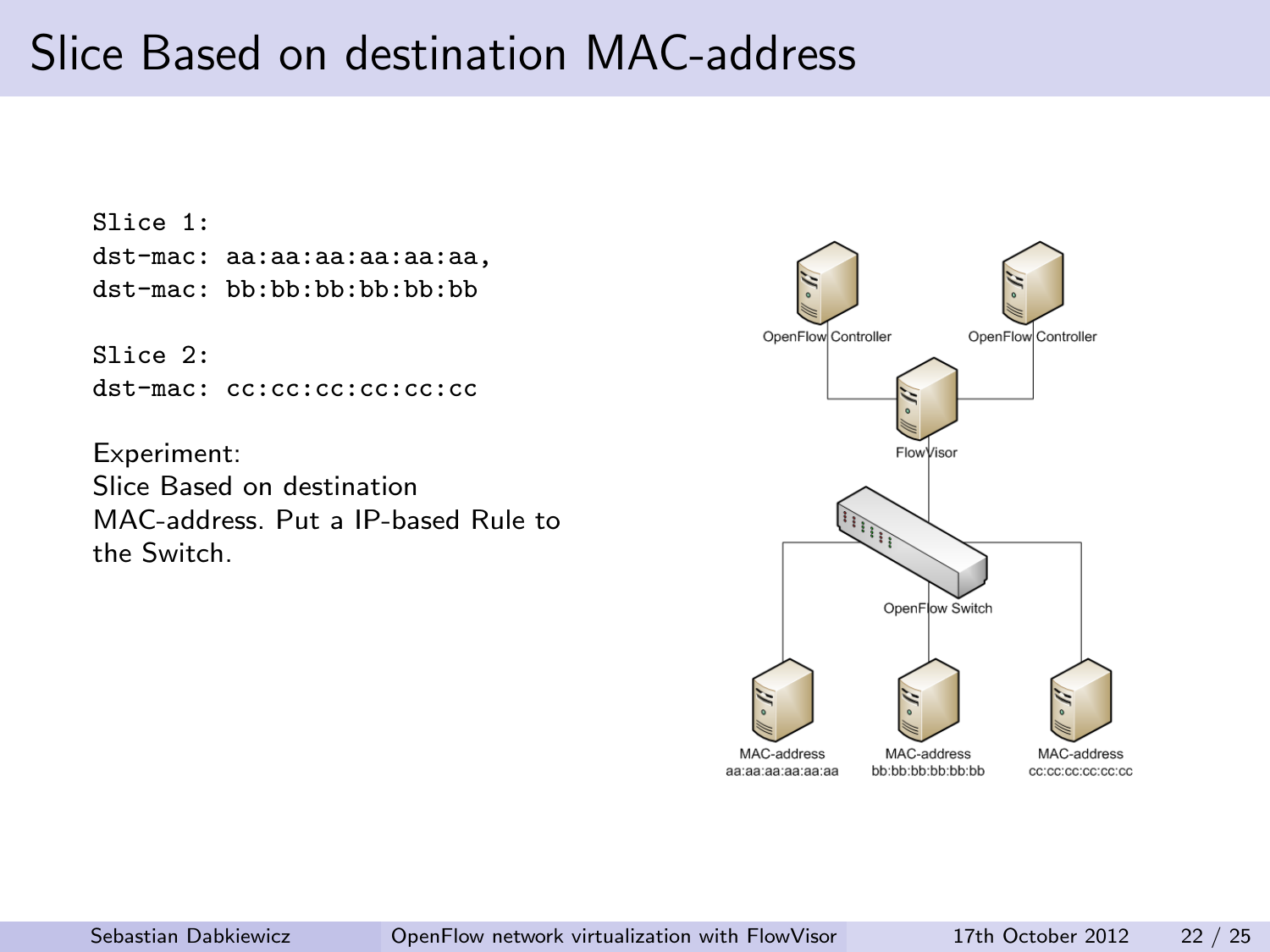mac rules worked

IP rules also which shoudn't be the case.

### Result - FlowTable

FlowTable: dl src=aa:aa:aa:aa:aa:aa,dl dst=aa:aa:aa:aa:aa:aa actions=output:1 dl src=bb:bb:bb:bb:bb:bb,dl dst=aa:aa:aa:aa:aa:aa actions=output:1 ip,nw dst=192.168.1.1 actions=output:1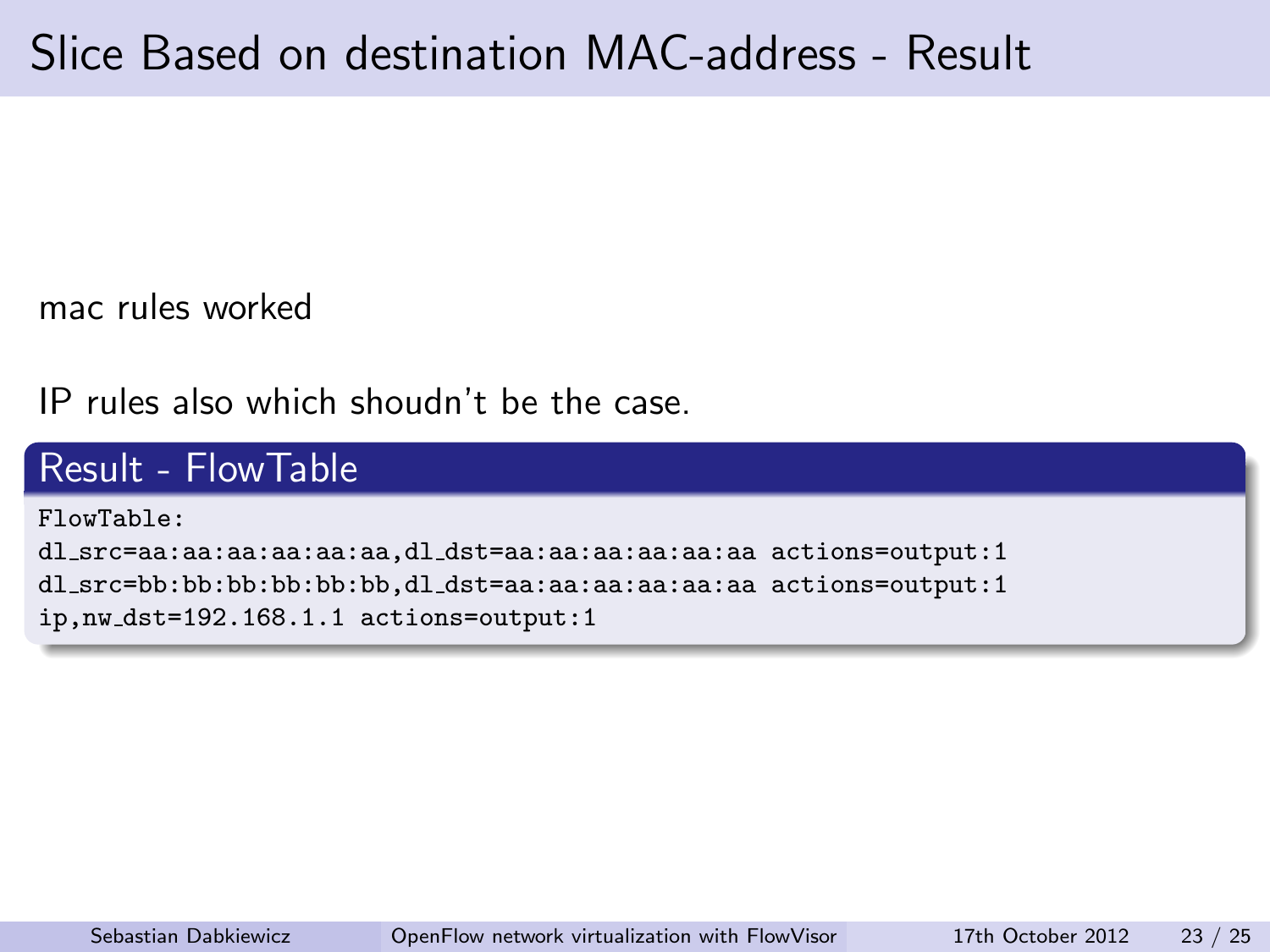- I would not recommend to used FlowVisor in a production environment at the moment.
- Bugs? (still) present.
- Missing Documentation.
- Simple usage i.e. Port based OK.
- <span id="page-23-0"></span>• Complex setups should be well tested.